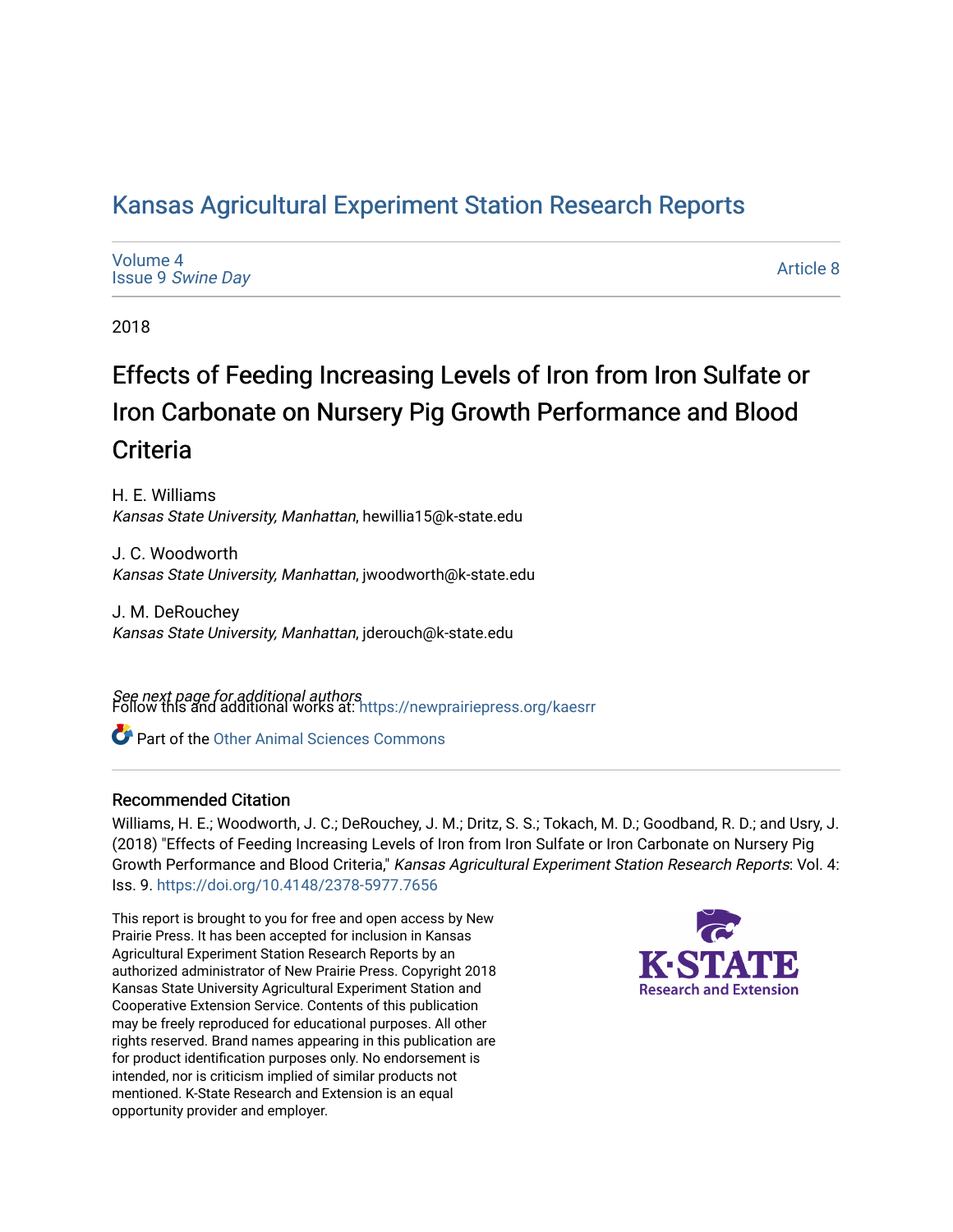## Effects of Feeding Increasing Levels of Iron from Iron Sulfate or Iron Carbonate on Nursery Pig Growth Performance and Blood Criteria

#### Abstract

A total of 140 weanling pigs (DNA 241 × 600, initially 12.2 ± 0.02 lb) were used in a 32-d study evaluating the effects of increasing dietary iron from either iron sulfate (FeSO4) or a micronized, agglomerated ferrous carbonate (FeCO3) on nursery pig growth performance and blood criteria. The micronized form of FeCO<sub>3</sub> is designed to improve nursery pig growth performance and blood iron status. Pigs used for this trial did not receive an iron injection after birth in order to increase sensitivity to added dietary iron. Pigs were weaned at approximately 21 d and were allotted to pens based on initial BW in a randomized complete block design with 5 pigs in each pen and 4 pens per treatment. Experimental treatments were arranged as a  $2 \times 3 + 1$  factorial with main effects of dietary iron source (FeSO<sub>4</sub> vs. FeCO<sub>3</sub>) and level (10, 30, or 50 ppm) plus a negative control with no additional dietary iron. The basal diet was formulated to contain 40 ppm total dietary iron based on ingredient contributions and was formulated with an iron-free trace mineral premix. Experimental diets were formulated below the pigs' recommended iron requirement based on National Research Council (NRC) estimates. Experimental diets were fed in pellet form for the duration of the trial. From d 0 to 32, there were no iron source × level interactions observed. Increasing iron improved (linear; P < 0.05) average daily gain (ADG), average daily feed intake (ADFI), feed efficiency (F/G), hemoglobin (Hgb), and hematocrit (Hct). There was no evidence of difference ( $P > 0.10$ ) for an iron source effect on growth performance or blood criteria measured. Therefore, either iron source can be used in diets fed to weanling pigs without affecting performance.

#### Keywords

Ferrous carbonate, growth performance, iron, iron sulfate, nursery

#### Creative Commons License



This work is licensed under a [Creative Commons Attribution 4.0 License](https://creativecommons.org/licenses/by/4.0/).

#### Cover Page Footnote

Appreciation is expressed to Dr. James Usry, Micronutrients USA, LLC., Indianapolis, IN for technical and financial support.

#### Authors

H. E. Williams, J. C. Woodworth, J. M. DeRouchey, S. S. Dritz, M. D. Tokach, R. D. Goodband, and J. Usry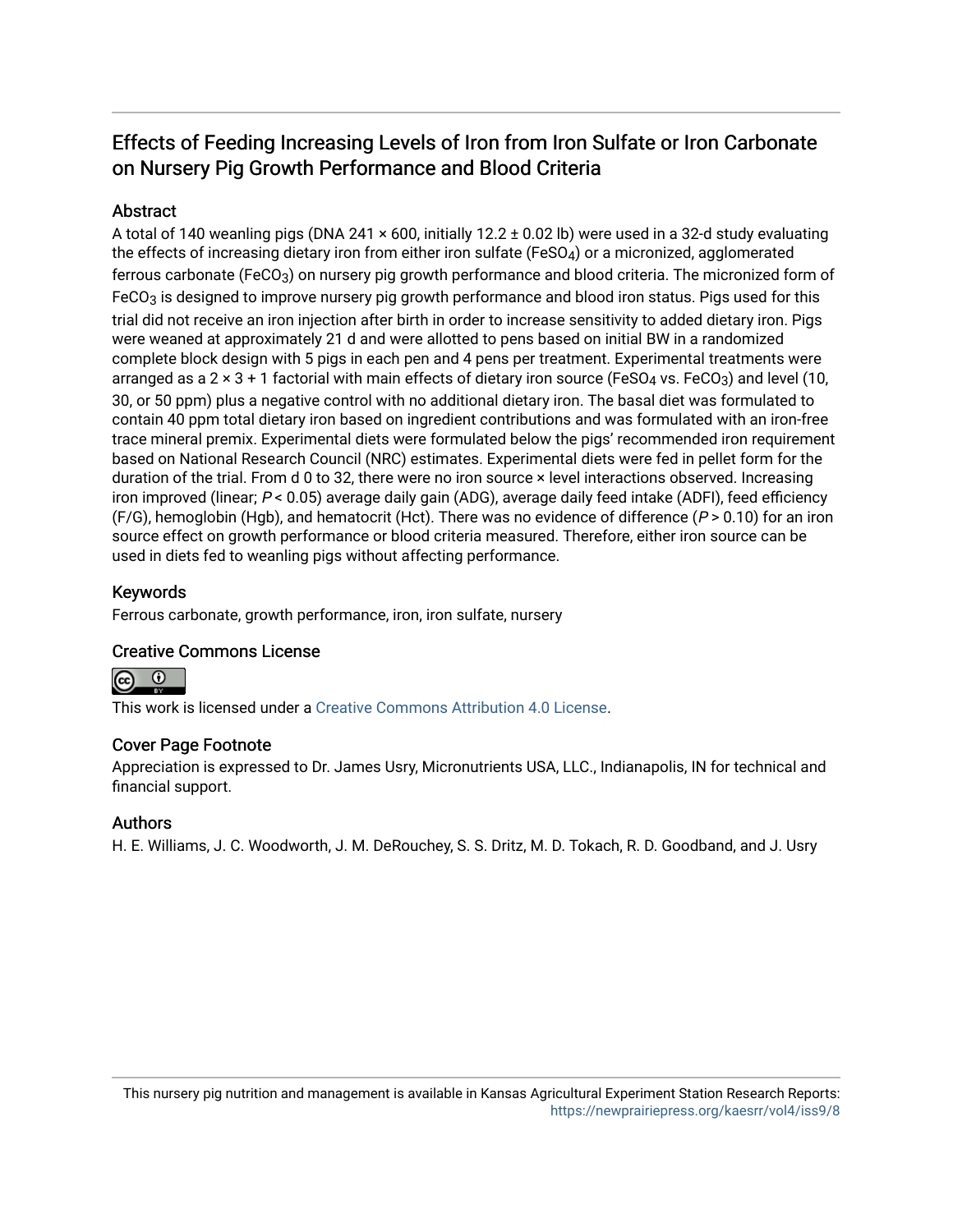

Swine Day 2018



# Effects of Feeding Increasing Levels of Iron from Iron Sulfate or Iron Carbonate on Nursery Pig Growth Performance and Blood Criteria<sup>1</sup>

*H.E. Williams, J.C. Woodworth, J.M. DeRouchey, S.S. Dritz,2 M.D. Tokach, R.D. Goodband, and J. Usry3*

### Summary

A total of 140 weanling pigs (DNA  $241 \times 600$ , initially 12.2  $\pm$  0.02 lb) were used in a 32-d study evaluating the effects of increasing dietary iron from either iron sulfate (FeSO $_{\!4}^{}$ ) or a micronized, agglomerated ferrous carbonate (FeCO $_{\rm 3}^{}$ ) on nursery pig growth performance and blood criteria. The micronized form of  $\text{FeCO}_\text{3}$  is designed to improve nursery pig growth performance and blood iron status. Pigs used for this trial did not receive an iron injection after birth in order to increase sensitivity to added dietary iron. Pigs were weaned at approximately 21 d and were allotted to pens based on initial BW in a randomized complete block design with 5 pigs in each pen and 4 pens per treatment. Experimental treatments were arranged as a  $2 \times 3 + 1$  factorial with main effects of dietary iron source (FeSO<sub>4</sub> vs. FeCO<sub>3</sub>) and level (10, 30, or 50 ppm) plus a negative control with no additional dietary iron. The basal diet was formulated to contain 40 ppm total dietary iron based on ingredient contributions and was formulated with an iron-free trace mineral premix. Experimental diets were formulated below the pigs' recommended iron requirement based on National Research Council  $(\mathrm{NRC})^4$  estimates. Experimental diets were fed in pellet form for the duration of the trial. From  $d$  0 to 32, there were no iron source  $\times$  level interactions observed. Increasing iron improved (linear; *P <* 0.05) average daily gain (ADG), average daily feed intake (ADFI), feed efficiency (F/G), hemoglobin (Hgb), and hematocrit (Hct). There was no evidence of difference (*P >* 0.10) for an iron source effect on growth performance or blood criteria measured. Therefore, either iron source can be used in diets fed to weanling pigs without affecting performance.

<sup>4</sup>NRC. 2012. Nutrient requirements of swine. 11<sup>th</sup> rev. ed. Natl. Acad. Press., Washington, D.C.

Kansas State University Agricultural Experiment Station and Cooperative Extension Service

<sup>1</sup> Appreciation is expressed to Dr. James Usry, Micronutrients USA, LLC., Indianapolis, IN for technical and financial support.

<sup>2</sup> Department of Diagnostic Medicine/Pathology, College of Veterinary Medicine, Kansas State University.

<sup>3</sup> Micronutrients USA, LLC., Indianapolis, IN.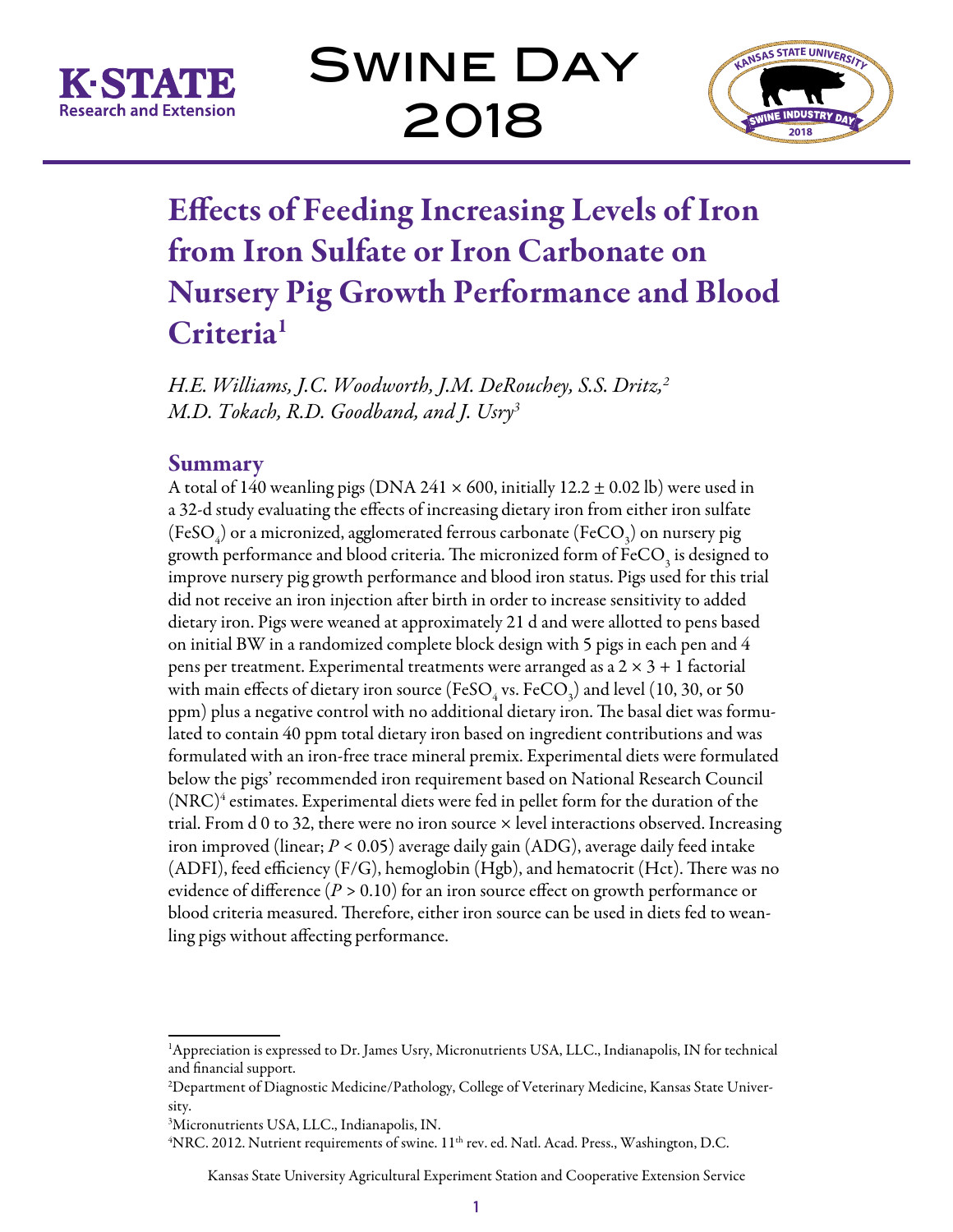#### Introduction

Iron is an essential mineral that is involved in numerous cellular functions such as DNA synthesis and oxidative phosphorylation that are crucial for maintaining normal body metabolism.5 More importantly, iron is a major component of hemoglobin in red blood cells. The inadequate absorption of iron reduces the number of circulating red blood cells resulting in anemia and poor growth performance.6 Rincker et al. observed that the amount of iron contributed by feed ingredients alone was not sufficient to maintain iron status above anemic levels. However, increasing iron sulfate (FeSO $_{\!{}_4}$ ) in nursery pig diets improved growth performance and iron status.7 Ferrous carbonate (FeCO<sub>3</sub>; Micronutrients USA, LLC., Indianapolis, IN) is a micronized, agglomerated form of iron that has the potential for improved bioavailability. We are not aware of any previous research that describes the effects of feeding this micronized, agglomerated form of FeCO<sub>3</sub> to pigs. Therefore, the objective of this study was to determine the effects of increasing levels of FeSO<sub>4</sub> or FeCO<sub>3</sub> on nursery pig growth performance and blood criteria.

#### **Procedures**

The Kansas State University Institutional Animal Care and Use Committee approved the protocol for this experiment. The study was conducted at the Kansas State University Swine Teaching and Research Center in Manhattan, KS.

A total of 140 nursery pigs (DNA  $241 \times 600$ , initially 12.2 lb BW) were used in a 32-d study with 5 pigs per pen and 4 replications per treatment. Each pen  $(4 \times 4 \text{ ft})$  had metal tri-bar flooring, one 4-hole self-feeder, and a nipple waterer to provide *ad libitum* access to feed and water. Pigs were weaned at approximately 21 d of age and allotted to pens based on initial BW in a completely randomized design to 1 of 7 dietary treatments. Prior to the start of this trial, pigs were not administered an iron injection at processing during lactation to ensure pigs were sensitive to the dietary treatments.

The treatments were arranged in a  $2 \times 3 + 1$  factorial with main effects of added dietary iron source (FeSO<sub>4</sub> vs. FeCO<sub>3</sub>) and level (10, 30, or 50 ppm) plus a negative control with no additional dietary iron. The iron sources were substituted for an equivalent amount of corn in the respective diets to form the experimental treatments (Table 1). The iron sulfate source contained 30% iron and the ferrous carbonate source contained 37% iron.

All diets were corn-milk byproduct based and balanced for amino acids according to  $\rm NRC^4$  requirement estimates. Treatment diets were fed in a single phase. Feed ingredients were analyzed for iron content prior to formulation and values were used to formulate the dietary treatments. The basal diet was formulated to contain 40 ppm total dietary iron based on ingredient contributions and was formulated with an iron-free trace mineral premix. Treatment diets were formulated below the pigs' recommended

Kansas State University Agricultural Experiment Station and Cooperative Extension Service

<sup>5</sup> Linder, M.C. 1991. Nutrition and metabolism of the trace elements. Nutr. Biochem. Met. 2:215-276 6 Kim, J.C., Wilcox, P., and M. R. Bedford. 2017. Iron status of piglets and impact of phytase superdosing on iron physiology: a review. Anim. Feed Sci. Tech. 235:8-14.

<sup>7</sup> Rincker,M. J., G. M. Hill, J. E. Link, and J. E. Rowntree. 2004. Effects of dietary iron supplementation on growth performance, hematological status, and whole-body mineral concentrations of nursery pigs. Journal of Animal Science 82:3189-3197.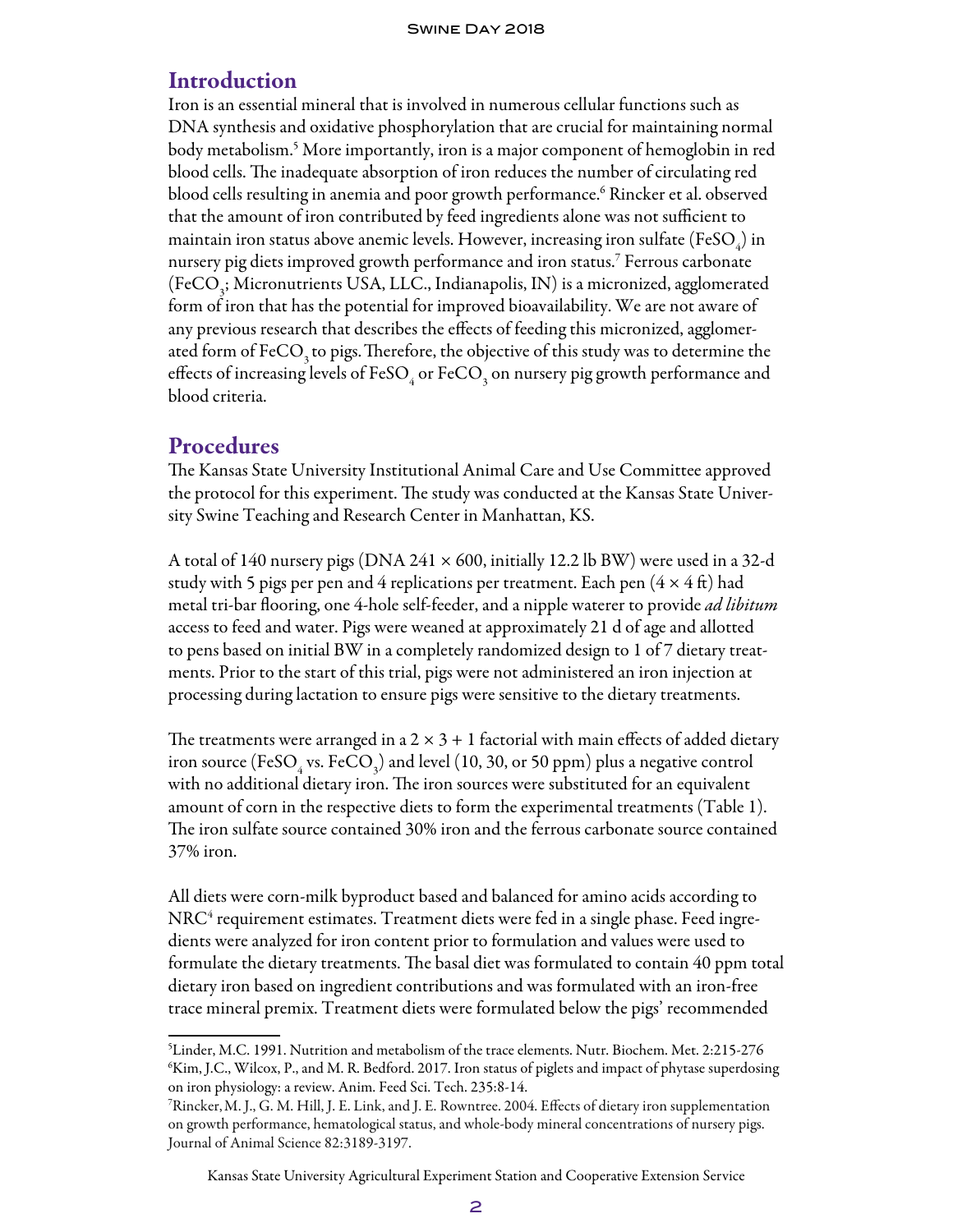#### Swine Day 2018

iron requirement based on the NRC<sup>4</sup> estimates. A 1:1 Ca to P ratio was utilized to limit inclusion of calcium carbonate because it also contains iron. Diets were fed in pelleted form and were prepared at the Kansas State University O.H. Kruse Feed Technology Innovation Center, Manhattan, KS. Diet samples were collected from every bag at manufacturing and 6 pooled samples of each dietary treatment were submitted for analysis of dry matter (DM), crude protein (CP), Ca, P, and iron in duplicate (Ward Laboratories, Inc., Kearney, NE; Table 2).

Pigs and feeders were weighed on d 0, 7, 14, 21, and 32 to determine ADG, ADFI, and F/G. All pigs were bled on the same day that they were weighed. Blood was collected via jugular venipuncture, and blood was analyzed for hemoglobin (Hgb) and hematocrit (Hct) at the Veterinary Diagnostic Laboratory, College of Veterinary Medicine, Kansas State University, Manhattan, KS.

Growth data were analyzed as a randomized complete block design using the PROC GLIMMIX procedure of SAS version 9.4 (SAS Institute, Inc., Cary, NC) with pen as the experimental unit. The main effects of iron source and linear and quadratic effects of level, as well as their interactions were evaluated using preplanned CONTRAST statements. Blood data were analyzed as a repeated measure with pen as the experimental unit. The main effects of iron source, day, treatment, and linear and quadratic effects of level, as well as their interactions, were evaluated using preplanned CONTRAST statements. Differences between treatments were determined by using least squares means. A *P*-value ≤ 0.05 was considered significant and 0.05 <  $P$  ≤ 0.10 was considered marginally significant.

#### Results and Discussion

Results of the diet analysis indicated that all diets analyzed had higher Ca and P compared to the formulated values, while DM and CP closely matched formulated values (Table 2). Iron analysis of the diets indicated that the control diet and the diet with 50 ppm added iron from FeCO<sub>3</sub> were higher than expected, with other diets similar to calculated values.

From d 0 to 32, no evidence of difference  $(P > 0.10)$  was observed for a source  $\times$  level interaction or source effect for all growth performance criteria (Table 3). Average daily gain, ADFI, F/G, and final BW was improved (linear; *P <* 0.05) with increasing iron from either FeSO<sub>4</sub> or FeCO<sub>3</sub>.

For Hgb, there was no evidence of difference  $(P > 0.10)$  observed for a treatment  $\times$  day or source  $\times$  level interaction at any of the collection time points (Table 4). There was also no evidence of difference (*P >* 0.10) observed for an iron source effect at any of the collection time points. A day effect was observed in which all Hgb values increased (*P =* 0.001) throughout the study. There was no evidence of difference (*P >* 0.10) in Hgb values on d 0 and 7 of the study. Hemoglobin values improved (linear; *P <* 0.05) with increasing dietary addition of either FeSO<sub>4</sub> or FeCO<sub>3</sub> on d 14, 21, and 32.

For Hct, no evidence of difference  $(P > 0.10)$  was observed for a treatment  $\times$  day interaction or source effect at any of the time points measured. A day effect was observed in which all Hct values increased  $(P = 0.001)$  throughout the study. There was no evidence

Kansas State University Agricultural Experiment Station and Cooperative Extension Service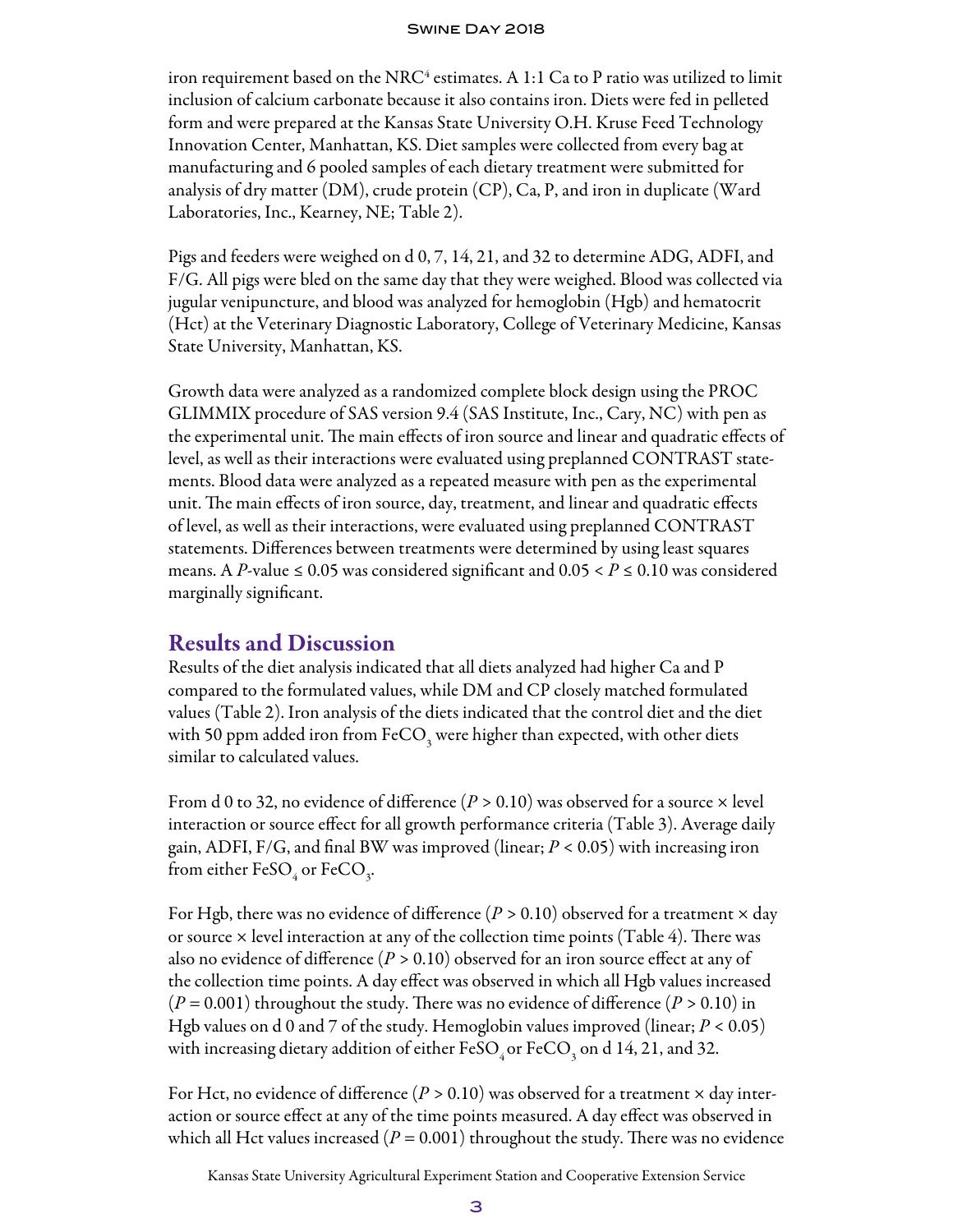#### Swine Day 2018

of difference (*P >* 0.10) in Hct values on d 0 and 7 of the study. Marginal significance  $(P = 0.089)$  was observed for a source  $\times$  level interaction on d 21. This interaction was the result of pigs fed diets with 50 ppm of added FeSO $_{\rm 4}$  having greater Hct values than pigs being fed diets with 50 ppm of added FeCO<sub>3</sub> on d 21. Hematocrit values improved (linear;  $P < 0.05$ ) with increasing dietary addition of either FeSO<sub>4</sub> or FeCO<sub>3</sub> on d 14, 21, and 32.

Interestingly, we observed that the control pigs that were fed diets without supplemental iron had an increase in Hgb and Hct from d 0 to 32. This is reflective of the pigs' ability to obtain supplemental iron from the basal dietary ingredients in enough quantities to influence body iron status as determined by circulating Hgb and Hct. This is also in agreement with Williams et al. who also showed that in the absence of an iron injection early in life, pigs fed common nursery diets after weaning had improved iron status.<sup>8</sup>

In summary, these data suggest that the two sources of dietary iron influenced nursery pig growth performance and blood criteria similarly. This suggests that the micronized form of FeCO<sub>3</sub> is a sufficient alternative source of iron that can be added to nursery diets. Similar to previous research, increasing added iron improved growth performance and increased Hgb and Hct criteria when pigs have low iron status at weaning.

<sup>8</sup> Williams, H.; Woodworth, J. C.; DeRouchey, J. M.; Dritz, S. S.; Tokach, M. D.; Goodband, R. and A. Holtcamp. 2018. "Effects of increasing iron dosage in newborn pigs on preweaning and subsequent nursery performance," Kansas Agricultural Experiment Station Research Reports: Vol. 2: Iss. 9.

Kansas State University Agricultural Experiment Station and Cooperative Extension Service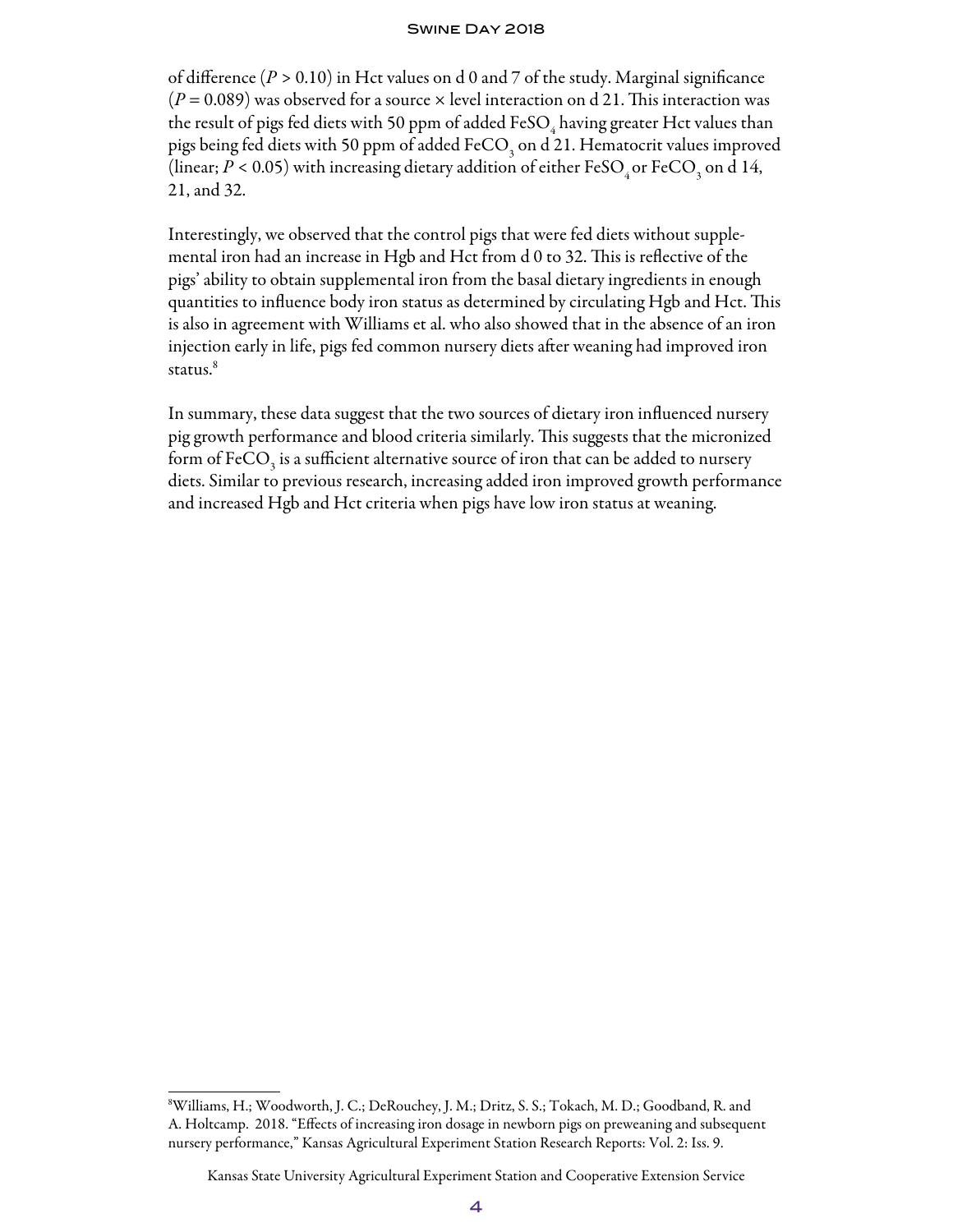| Ingredient, %                             |       |
|-------------------------------------------|-------|
| Corn                                      | 54.52 |
| Soybean meal, 47% crude protein           | 7.54  |
| Casein                                    | 1.30  |
| Skim milk powder                          | 34.00 |
| Calcium carbonate                         | 0.78  |
| Sodium chloride                           | 0.43  |
| Phosphoric acid, 85% <sup>2</sup>         | 0.43  |
| L-lysine HCl                              | 0.31  |
| DL-methionine                             | 0.17  |
| L-threonine                               | 0.16  |
| L-tryptophan                              | 0.03  |
| Vitamin premix                            | 0.25  |
| Trace mineral premix <sup>3</sup>         | 0.10  |
| Iron sulfate monohydrate <sup>4</sup>     | $+/-$ |
| Ferrous carbonate <sup>5,6</sup>          | $+/-$ |
| Total                                     | 100   |
| Calculated analysis                       |       |
| Standardized ileal digestible (SID) AA, % |       |
| Lysine                                    | 1.40  |
| Methionine:lysine                         | 41    |
| Methionine and cysteine:lysine            | 58    |
| Threonine:lysine                          | 63    |
| Tryptophan:lysine                         | 18    |
| Valine:lysine                             | 69    |
| Total lysine, %                           | 1.51  |
| Net energy, kcal/lb                       | 1,171 |
| Crude protein, %                          | 22.3  |
| Calcium, %                                | 0.68  |
| Phosphorus, %                             | 0.68  |
| STTDP,7%                                  | 0.55  |

Table 1. Basal diet composition (as-fed basis)1

<sup>1</sup>A total of 140 pigs (DNA 241 × 600) were used in a single-phase nursery trial with 5 pigs per pen and 4 replications per treatment.

2 Thermofisher Scientific, Waltham, MA.

3 An iron-free trace mineral premix (University of Auburn, Auburn, AL) was used in place of normal trace mineral premix to decrease iron content of the diet.

 $^4$ Corn was replaced with an equivalent amount of FeSO $_4$  at 0.07, 0.20, and 0.33% of the diet to form dietary treatments.

5 Micronutrients, LLC., Indianapolis, IN.

 $^6$ Corn was replaced with an equivalent amount of FeCO<sub>3</sub> at 0.05, 0.16, and 0.27% of the diet to form dietary treatments.

7 Standardized total tract digestible phosphorus.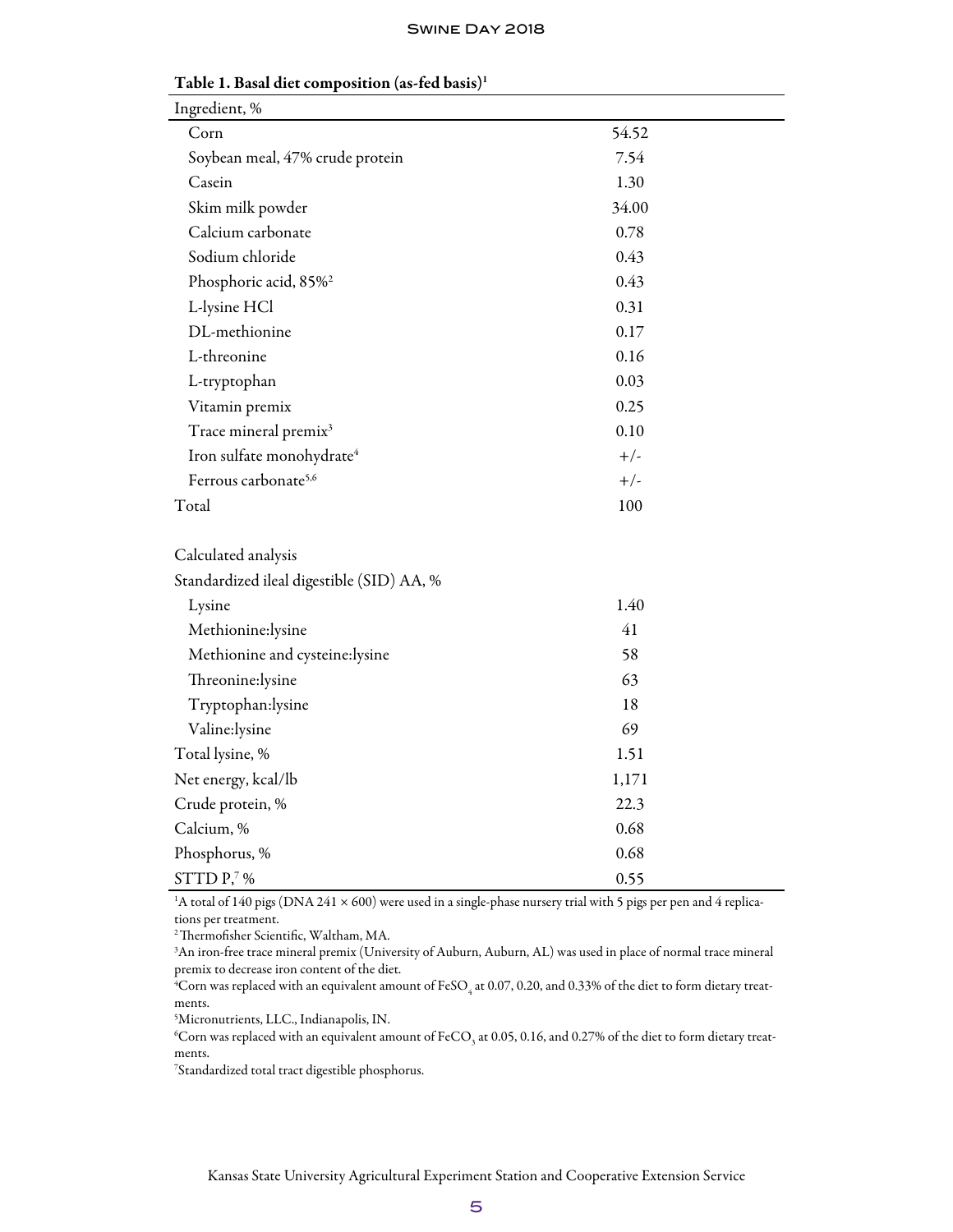|  | Table 2. Chemical analysis of experimental diets <sup>1</sup> |  |
|--|---------------------------------------------------------------|--|
|  |                                                               |  |

|                  |                      |      | $FeSOa$ , ppm <sup>4</sup> |      |      | $FeCO3$ , ppm <sup>5</sup> |       |
|------------------|----------------------|------|----------------------------|------|------|----------------------------|-------|
| Item             | Control <sup>3</sup> | 10   | 30                         | 50   | 10   | 30                         | 50    |
| Dry matter, %    | 88.2                 | 88.2 | 87.9                       | 87.8 | 87.4 | 87.3                       | 88    |
| Crude protein, % | 20.8                 | 20.9 | 21.7                       | 21.7 | 21.5 | 21.7                       | 22.0  |
| Calcium, %       | 0.91                 | 0.84 | 0.84                       | 0.84 | 0.83 | 0.79                       | 0.85  |
| Phosphorus, %    | 0.74                 | 0.73 | 0.70                       | 0.71 | 0.71 | 0.69                       | 0.67  |
| Iron, ppm        | 50.0                 | 55.1 | 72.5                       | 87.4 | 46.4 | 67.1                       | 109.6 |

1 An iron-free trace mineral premix was used in place of normal trace mineral premix to decrease iron content of diet. Complete diet samples were obtained from each dietary treatment during manufacturing. Samples of diets were pooled into 6 individual composite samples and then submitted for analysis of DM, CP, Ca, P, and iron (Midwest Laboratories, Inc., Omaha, NE) in duplicates.

<sup>3</sup>Negative control that was formulated to contain 40 ppm total iron in the diet.

4 Iron sulfate added at 10, 30, or 50 ppm of Fe.

5 Ferrous carbonate (Micronutrients USA, LLC., Indianapolis, IN) added at 10, 30, or 50 ppm of iron.

Table 3. Effects of increasing iron sulfate or ferrous carbonate on nursery pig growth performance<sup>1</sup>

|                   |                      |      |                                      |      |      |                                      |      |  | Probability, $P <$ |                |        |        |           |
|-------------------|----------------------|------|--------------------------------------|------|------|--------------------------------------|------|--|--------------------|----------------|--------|--------|-----------|
|                   |                      |      | FeSO <sub>4</sub> , ppm <sup>4</sup> |      |      | FeCO <sub>2</sub> , ppm <sup>3</sup> |      |  |                    | Source         | Level  |        |           |
| Item <sup>2</sup> | Control <sup>3</sup> | 10   | 30                                   | 50   | 10   | 30                                   | 50   |  | <b>SEM</b>         | $\times$ level | Source | Linear | Quadratic |
| $d0$ to 32        |                      |      |                                      |      |      |                                      |      |  |                    |                |        |        |           |
| ADG, lb           | 0.25                 | 0.42 | 0.37                                 | 0.53 | 0.40 | 0.31                                 | 0.52 |  | 0.05               | 0.875          | 0.452  | 0.001  | 0.578     |
| ADFI, lb          | 0.45                 | 0.56 | 0.59                                 | 0.66 | 0.57 | 0.54                                 | 0.68 |  | 0.04               | 0.952          | 0.856  | 0.001  | 0.790     |
| F/G               | 1.90                 | 1.34 | 1.60                                 | 1.27 | 1.47 | 1.78                                 | 1.37 |  | 0.14               | 0.925          | 0.244  | 0.018  | 0.919     |
| BW, lb            |                      |      |                                      |      |      |                                      |      |  |                    |                |        |        |           |
| d <sub>0</sub>    | 12.2                 | 12.2 | 12.2                                 | 12.2 | 12.2 | 12.2                                 | 12.2 |  | 0.02               | 0.200          | 0.292  | 0.605  | 0.643     |
| d <sub>32</sub>   | 21.5                 | 27.3 | 26.7                                 | 28.7 | 25.4 | 23.2                                 | 31.1 |  | 1.74               | 0.188          | 0.450  | 0.001  | 0.877     |

<sup>1</sup>A total of 140 pigs (DNA 241 × 600) were used in a 1-phase nursery trial with 5 pigs per pen and 4 replications per treatment.

 $\rm {}^{2}\rm{AD}G$  = average daily gain.  $\rm{ADFI}$  = average daily feed intake. F/G = feed efficiency. BW = body weight.

3 Negative control that was formulated to contain 40 ppm iron.

4 Iron sulfate added at 10, 30, or 50 ppm of Fe.

5 Ferrous carbonate (Micronutrients USA, LLC., Indianapolis, IN) added at 10, 30, or 50 ppm of iron.